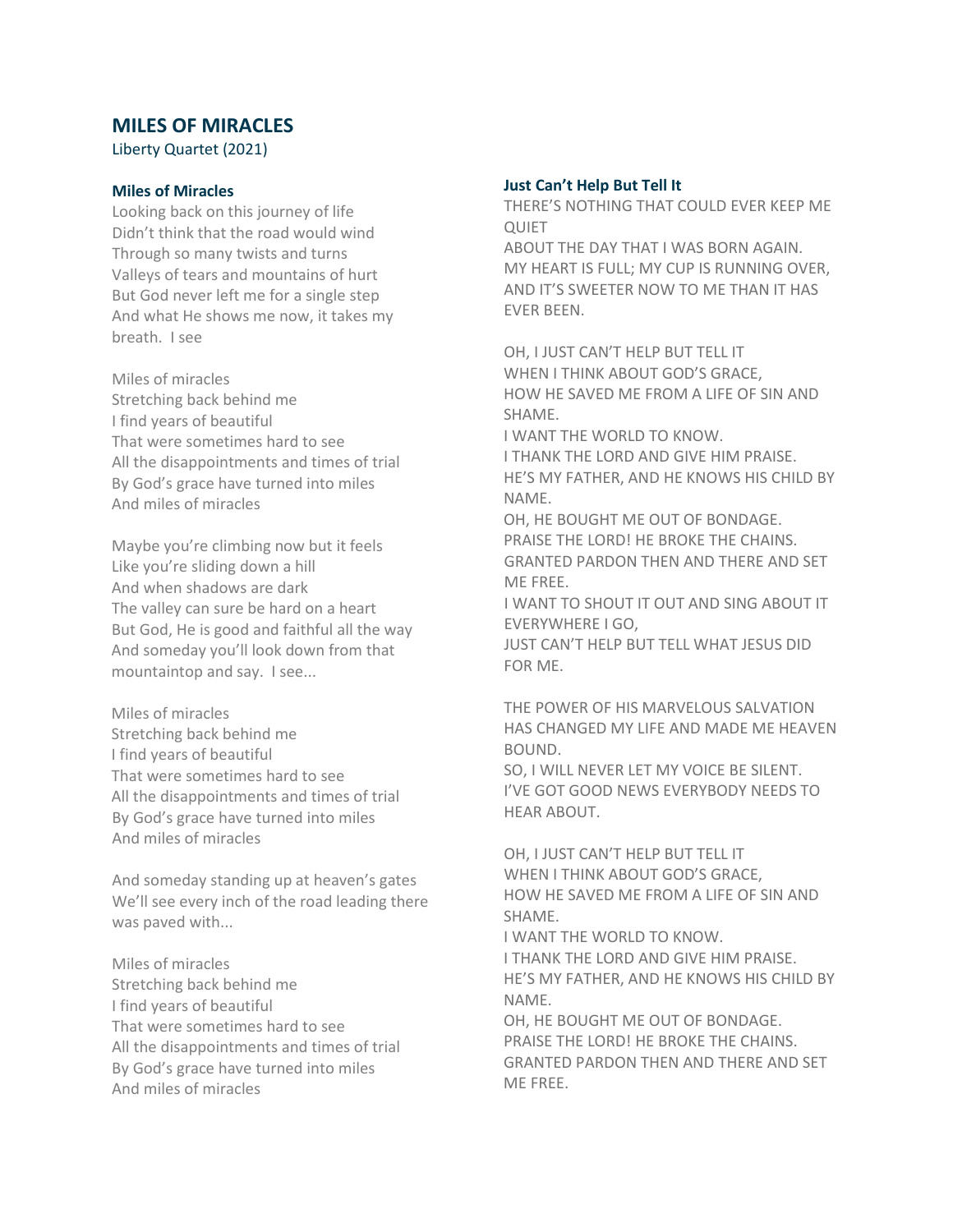I WANT TO SHOUT IT OUT AND SING ABOUT IT EVERYWHERE I GO, JUST CAN'T HELP BUT TELL WHAT JESUS DID FOR ME.

Repeat Chorus

I WANT TO SHOUT IT OUT AND SING ABOUT IT EVERYWHERE I GO,

JUST CAN'T HELP BUT TELL WHAT JESUS DID FOR ME.

# **Redemption's Song (with Satisfied)**

WITHIN EACH HEART BOUGHT BY THE BLOOD OF JESUS

THERE IS A SONG THE ANGELS CANNOT SING. ITS MESSAGE TELLS HOW CHRIST CAME TO REDEEM US.

HIS GRACE DIVINE ITS EVERLASTING THEME.

REDEMPTION'S SONG, OH, WHAT A JOY TO SING IT!

TO TELL OF JESUS AND HIS WONDROUS LOVE. MY THANKFUL VOICE SHALL EVERMORE REPEAT IT,

THROUGH ALL MY DAYS AND THEN IN HEAV'N ABOVE.

UNNUMBERED MELODIES PROCLAIM THE STORY.

IN EVERY LANGUAGE, ALL ITS POWER REMAINS. SALVATION'S PLAN UNFOLDED IN ITS GLORY. WHAT MATCHLESS BEAUTY IN ITS BLEST REFRAIN!

REDEMPTION'S SONG, OH, WHAT A JOY TO SING IT!

TO TELL OF JESUS AND HIS WONDROUS LOVE. MY THANKFUL VOICE SHALL EVERMORE REPEAT IT,

THROUGH ALL MY DAYS AND THEN IN HEAV'N ABOVE.

OH HALLELUJAH, I HAVE FOUND HIM WHOM MY SOUL SO LONG HAS CRAVED JESUS SATISFIES MY LONGING THROUGH HIS BLOOD I NOW AM SAVED

REDEMPTION'S SONG, OH, WHAT A JOY TO SING IT!

TO TELL OF JESUS AND HIS WONDROUS LOVE. MY THANKFUL VOICE SHALL EVERMORE REPEAT IT,

THROUGH ALL MY DAYS AND THEN IN HEAV'N ABOVE.

THROUGH ALL MY DAYS AND THEN IN HEAV'N ABOVE.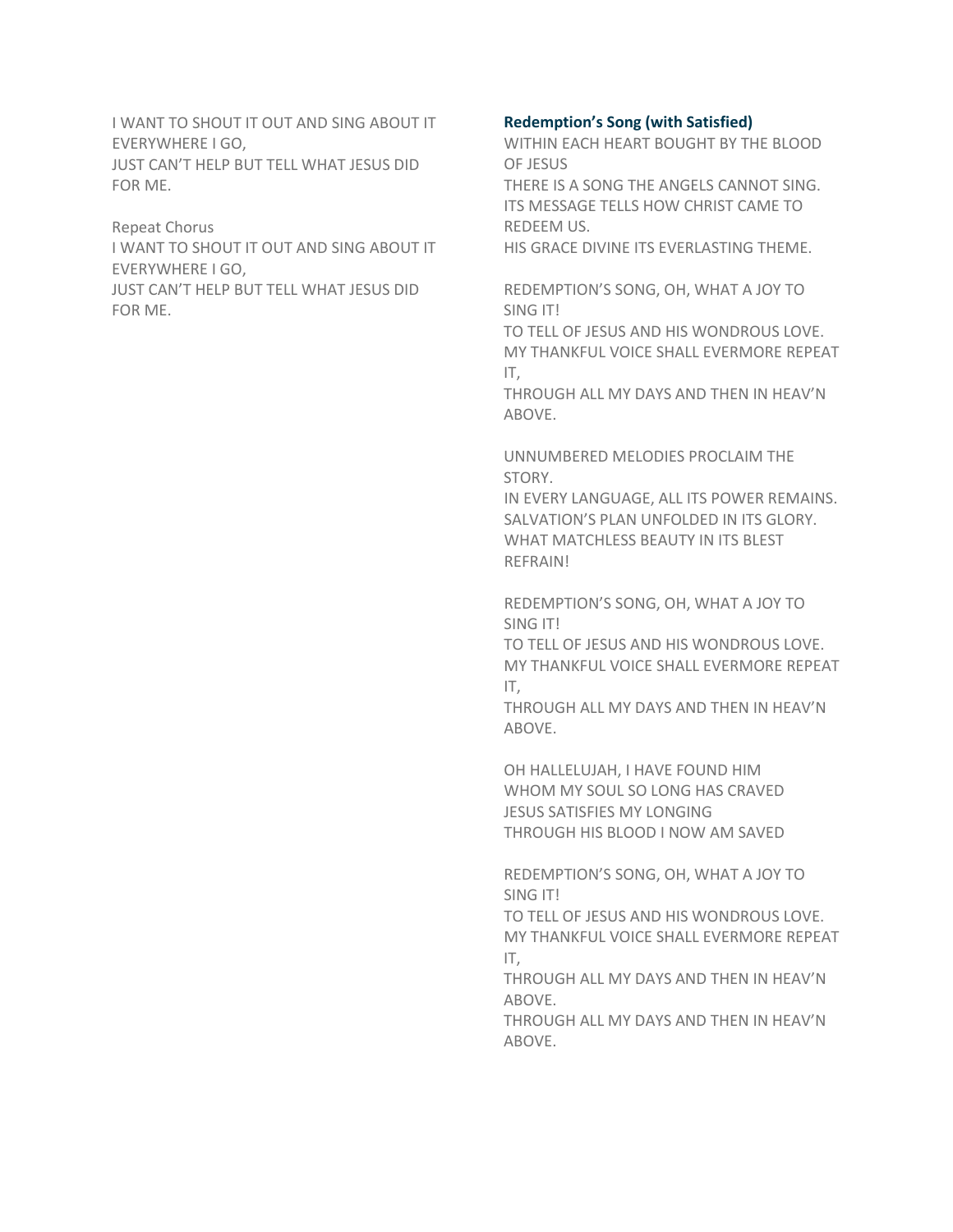#### **Cast Your Cares**

WHEN WE FALL SHORT OF HIS MEASURE, WHEN FAILURES BRING US SORROW AND PAIN, SIMPLY PAUSE IN THE HUSH OF HIS PRESENCE, AND CALL UPON HIS HOLY NAME.

CAST YOUR CARES UPON JESUS, FOR NO ONE ELSE CAN FREE US FROM THE LOAD WE BEAR. JUST GIVE THEM ALL TO JESUS. LAY THEM AT HIS FEET AND LEAVE THEM THERE. DON'T YOU WORRY 'BOUT TOMORROW. DON'T WORRY WHERE YOU'VE BEEN. HE SEES A HURTING HEART, AND THAT'S WHAT MATTERS TO HIM. CAST YOUR CARES UPON JESUS. CAST YOUR EVERY CARE UPON THE LORD.

REACH OUT AND CLING TO HIS PROMISE WHEN YOU NEED HEALING IN YOUR LIFE. BE ASSURED HE WILL MEND AND FORGIVE YOU. HE WILL ALWAYS LEAD YOU THROUGH THE NIGHT.

CAST YOUR CARES UPON JESUS, FOR NO ONE ELSE CAN FREE US FROM THE LOAD WE BEAR. JUST GIVE THEM ALL TO JESUS. LAY THEM AT HIS FEET AND LEAVE THEM THERE. DON'T YOU WORRY 'BOUT TOMORROW. DON'T WORRY WHERE YOU'VE BEEN. HE SEES A HURTING HEART, AND THAT'S WHAT MATTERS TO HIM. CAST YOUR CARES UPON JESUS. CAST YOUR EVERY CARE UPON THE LORD.

CAST YOUR CARES UPON JESUS, FOR NO ONE ELSE CAN FREE US FROM THE LOAD WE BEAR. JUST GIVE THEM ALL TO JESUS. LAY THEM AT HIS FEET AND LEAVE THEM THERE. DON'T YOU WORRY 'BOUT TOMORROW. OR WORRY WHERE YOU'VE BEEN. HE SEES A HURTING HEART, AND THAT'S WHAT MATTERS TO HIM.

CAST YOUR CARES UPON JESUS. CAST YOUR EVERY CARE UPON THE LORD.

CAST YOUR CARES UPON JESUS. CAST YOUR EVERY CARE UPON THE LORD.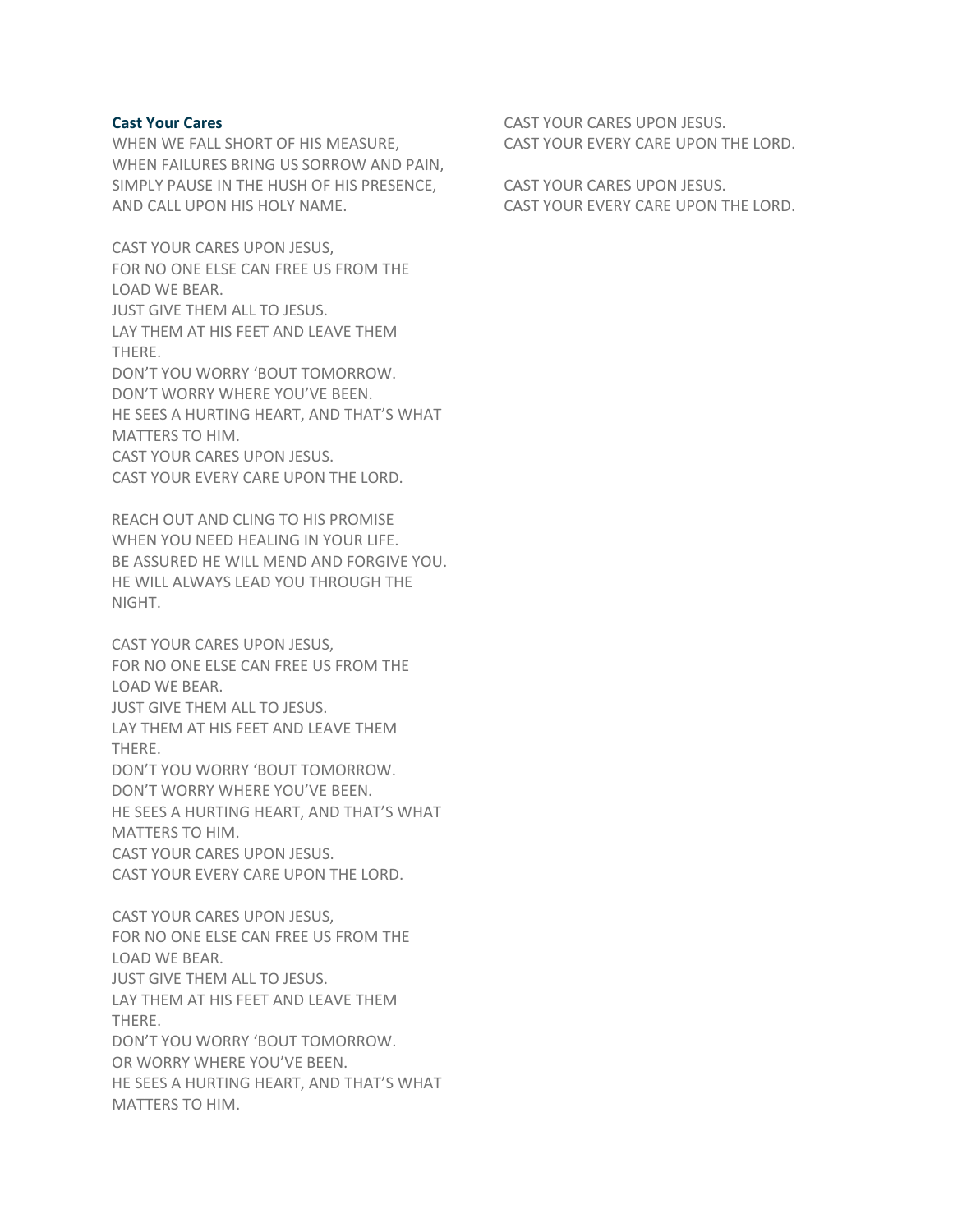## **Never Again**

No matter who you are or how you're hurting Or what you've done that time will not erase If there's one thing in life I know for certain It's that no one is beyond the reach of grace

So bring your broken life and come to Jesus Lay it at His feet and let it go The God of endless mercy will forgive you And in that very moment you will know

Never again, Will you have to bear this burden Never again, Will you need to hide your face Never again, Will the failures now behind you Be able to define you For you're covered by His grace He forgave your sin, And He remembers them Never Again

So walk away From the way you've been And don't look back again Never again

Never again, Will you have to bear this burden Never again, Will you need to hide your face Never again, Will the failures now behind you Be able to define you For you're covered by His grace He forgave your sin, And He remembers them Never Again

He forgave your sin, And He remembers them Never Again

## **Guilt Was Covered By Grace**

Memories remind me where my soul has been They want to condemn me as guilty again But Jesus, my Savior stands to proclaim I'm washed in His blood, I'm free from all blame

All of my guilt was covered by grace High on a hill my sins were erased They're remembered no longer and I'm saved today Praise God, my guilt was covered by grace

I stand now before you as one who's redeemed Unworthy made worthy unwashed now made clean

For shame has all vanished without a trace Praise God, my guilt was covered by grace

All of my guilt was covered by grace High on a hill my sins were erased They're remembered no longer and I'm saved today

Praise God, my guilt was covered by grace

No condemnation when God looks at me Forgiven, forever, and finally free

They're remembered no longer and I'm saved today

Praise God, my guilt was covered by grace Praise God, my guilt was covered by grace.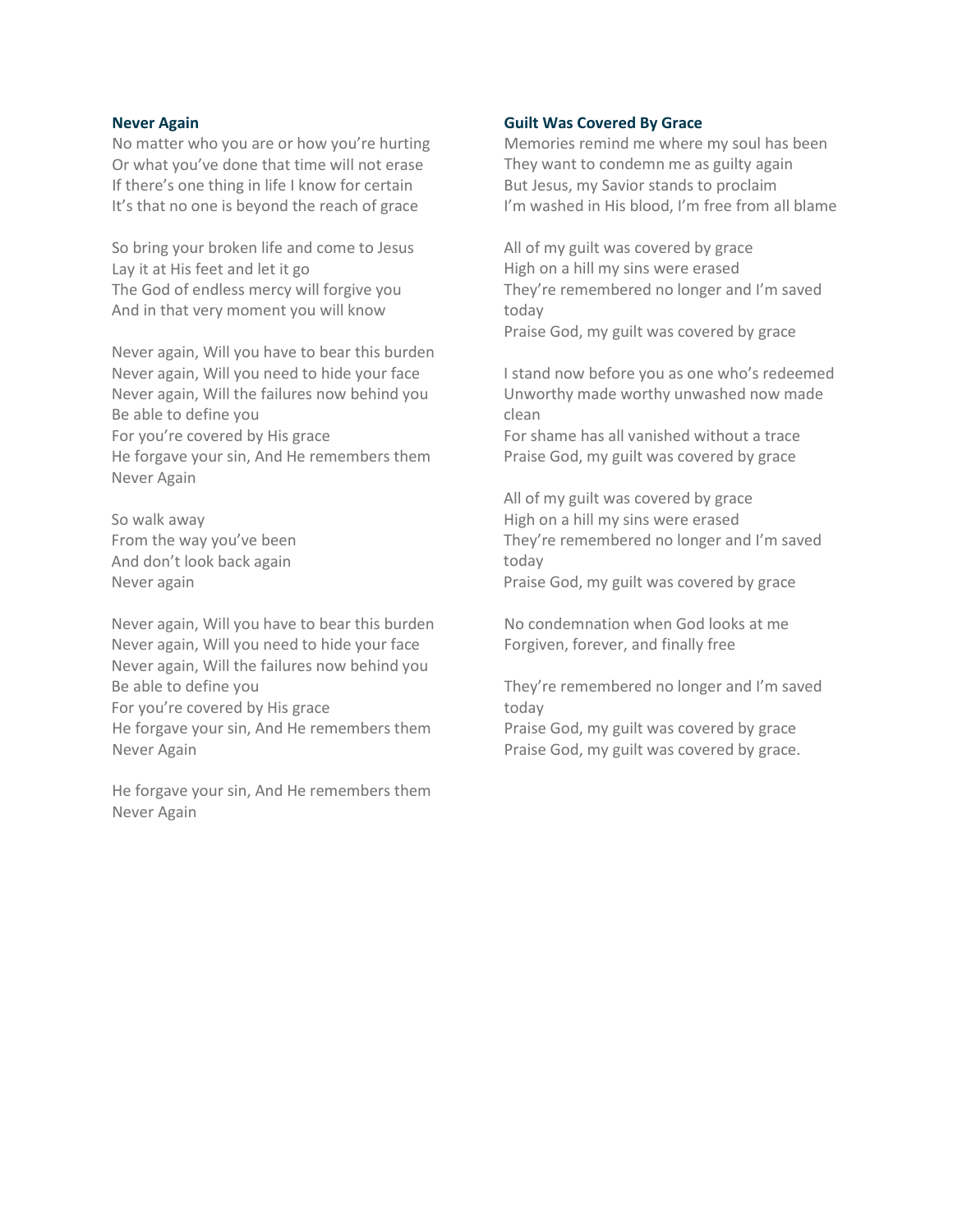#### **Praise Him Now**

My circumstance hasn't changed But I'm gonna praise Him now He's writing my story so I'll give Him glory Knowing He'll work it out somehow Leaving my doubt by faith stepping out Cause God will turn it around No, my circumstance hasn't changed But I'm gonna praise Him now

It seemed to come from nowhere This trial I'm walking through Caught me off guard and unaware But I've learned what to do

In every situation I'm trusting in His grace And I'll shout a Hallelujah anyway

My circumstance hasn't changed But I'm gonna praise Him now He's writing my story so I'll give Him glory Knowing He'll work it out somehow Leaving my doubt by faith stepping out Cause God will turn it around No, my circumstance hasn't changed But I'm gonna praise Him now

One thing that I am sure of My God won't let me down Right now I'm in the valley...but I know I'm walking out

In every situation I'm trusting in His grace So I'll shout a Hallelujah anyway….

My circumstance hasn't changed But I'm gonna praise Him now He's writing my story so I'll give Him glory Knowing He'll work it out somehow Leaving my doubt by faith stepping out Cause God will turn it around No, my circumstance hasn't changed But I'm gonna praise Him now

Well my circumstance hasn't changed But I'm gonna praise Him now He's writing my story so I'll give Him glory Knowing He'll work it out somehow

Leaving my doubt by faith stepping out Cause God will turn it around No, my circumstance hasn't changed But I'm gonna praise Him, praise Him now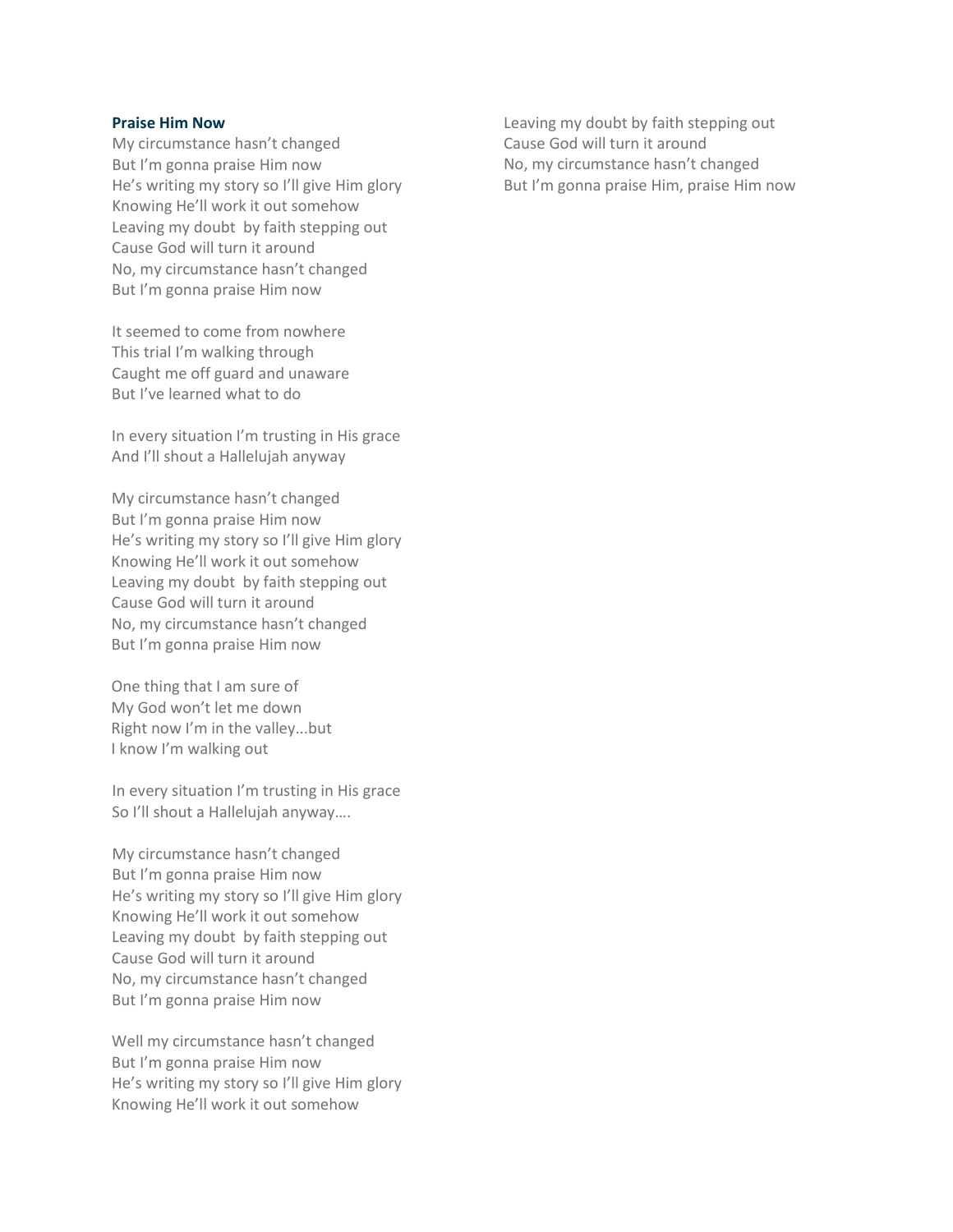# **Thank You For The Song**

I know before my time began You knew where I would be When I would come in need of One whose grace would set me free That day though many years ago is clear upon my mind And every time that I wake up new mercy's what I find Thank You for the song, than You for the melody

Let my song reflect the music You are writing deep in me

As I travel on may every moment lived bring glory to Your name

Lord, I will sing Your praise all of my days And thank You for the song.

I never dreamed that I would be where You have taken me

Across the miles to share Your love with those you bring to me

And though at times the road gets hard still faithful You remain

So I will journey on with You, I'll sing and bless Your name

Thank You for the song, than You for the melody

Let my song reflect the music You are writing deep in me

As I travel on may every moment lived bring glory to Your name

Lord, I will sing Your praise all of my days And thank You for the song.

As I travel on my every moment lived bring glory to Your name

Lord, I will sing Your praise all of my days And thank You for the song, Lord I thank you for the song.

# **Problem Solver**

I've got a hold of something I want the world to know 'Cause storms will come and cold winds are always bound to blow But when I'm at the bottom and looking up from there

I just take every problem to the One who cares

I know everybody struggles We fail from time to time But the Problem Solver is a friend of mine And when I'm facing trouble When peace is hard to find The Problem Solver is a friend of mine

He says there's not a burden He doesn't wanna bear He says to lay it all down 'cause He hears every prayer And when I bring it to Him, He's got the power to help Why would I ever wanna keep it to myself

I know everybody struggles We fail from time to time But the Problem Solver is a friend of mine And when I'm facing trouble When peace is hard to find The Problem Solver is a friend of mine

He's a Red Sea divider A daily bread provider A fountain in a dry land And when you're sinking, He's your saving hand

I know everybody struggles We fail from time to time But the Problem Solver is a friend of mine And when I'm facing trouble When peace is hard to find The Problem Solver is a friend of mine The Problem Solver is a friend of mine The Problem Solver is a friend of mine.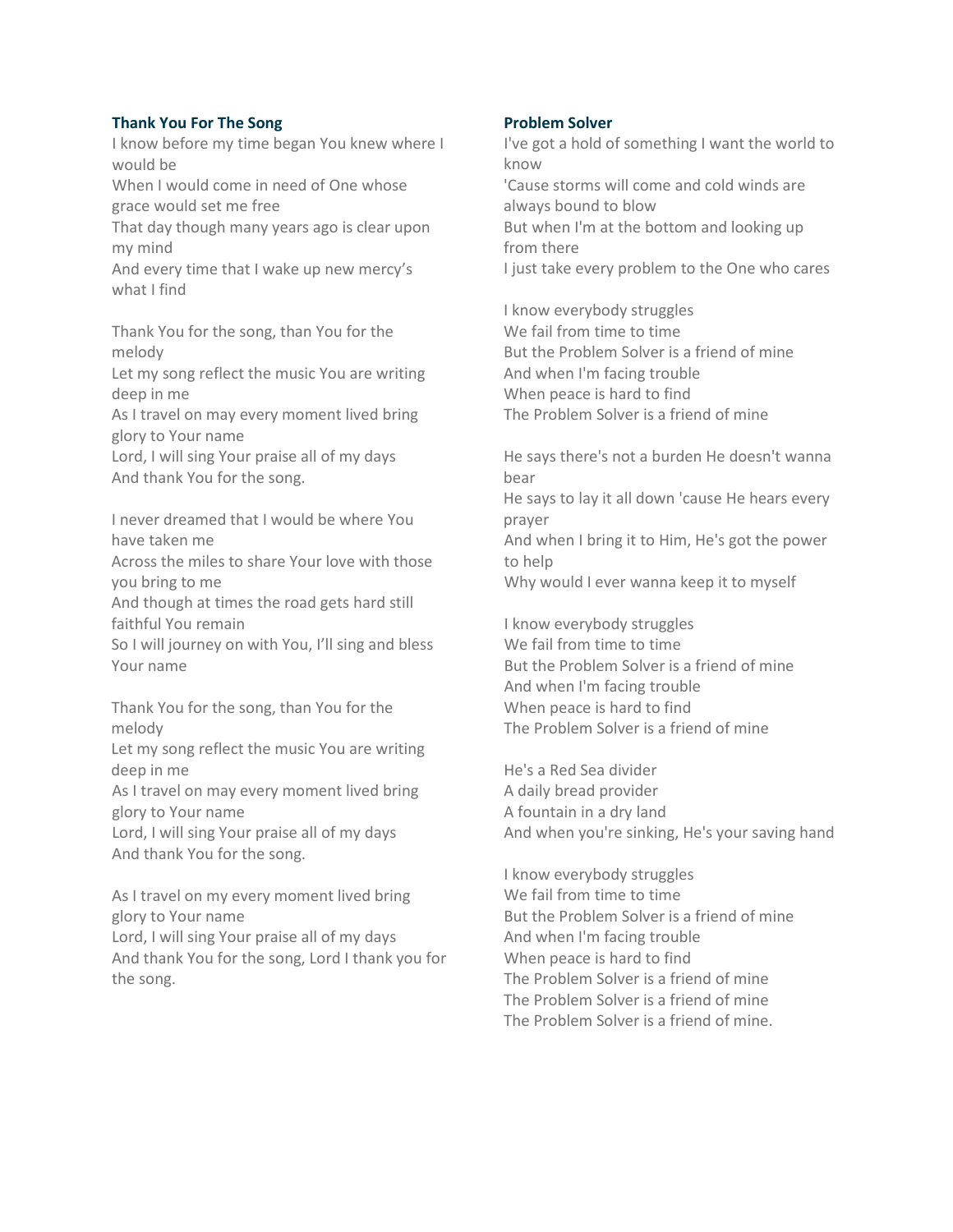#### **All Is Well**

The battle rages all around us The enemy is pressing in The final days are now upon us This world is dying in its sin

The tempter tells us we're defeated That we've been left to die alone But as we raise the blood-stained banner Courage says, "Keep marching on"

We are more than conquerors And Jesus never fails So in the power of His name We bravely proclaim No weapon formed against us shall prevail For He is Lord of all And all is well

The winds of war forever blow But those who trust The Father know The calm that comes from perfect peace The faith that is the victory And even at the gates of hell They're singing, "All is well"

We are more than conquerors And Jesus never fails So in the power of His name We bravely proclaim No weapon formed against us shall prevail For He is Lord of all And all is well

We are more than conquerors And Jesus never fails So in the power of His name We bravely proclaim No weapon formed against us shall prevail For He is Lord of all And all is well

For He is Lord of all All is well, All is well

#### **I Can Count On The Lord**

OOO – ON THE LORD, I CAN COUNT ON THE LORD I CAN COUNT, I CAN COUNT ON THE LORD

THIS WORLD IS UNCERTAIN. IT CAN TURN ON A DIME. WHAT SEEMS LIKE A SURE THING, COULD CHANGE AT ANY TIME, BUT MY LIFE'S FOUNDATION IS FIRM WITHOUT A DOUBT. HIS NAME IS JESUS, AND HE'LL NEVER LET ME DOWN

I CAN COUNT (I CAN COUNT) ON THE LORD HE'S FAITHFUL AND HE'S TRUE WORTHY OF MY TRUST, HE IS MORE THAN ENOUGH, ROCK SOLID, THROUGH AND THROUGH. A CONSTANT FRIEND, I WILL ALWAYS DEPEND ON HIS POWER TO PREVAIL. I CAN COUNT (I CAN COUNT) ON THE LORD FOR HE WILL NEVER FAIL.

WHEN PEOPLE AND POSSESSIONS ARE GONE LIKE THE WIND, WHEN MY STRENGTH FALTERS AGAIN AND AGAIN, MY SOURCE OF ASSURANCE THAT WON'T SHIFT OR SHAKE IS GOD ALMIGHTY, THE ANCIENT OF DAYS.

I CAN COUNT (I CAN COUNT) ON THE LORD HE'S FAITHFUL AND HE'S TRUE WORTHY OF MY TRUST, HE IS MORE THAN ENOUGH, ROCK SOLID, THROUGH AND THROUGH. A CONSTANT FRIEND, I WILL ALWAYS DEPEND ON HIS POWER TO PREVAIL. I CAN COUNT (I CAN COUNT) ON THE LORD FOR HE WILL NEVER FAIL.

YOU CAN COUNT (YOU CAN COUNT) ON THE LORD HE'S FAITHFUL AND HE'S TRUE WORTHY OF YOUR TRUST, HE IS MORE THAN ENOUGH,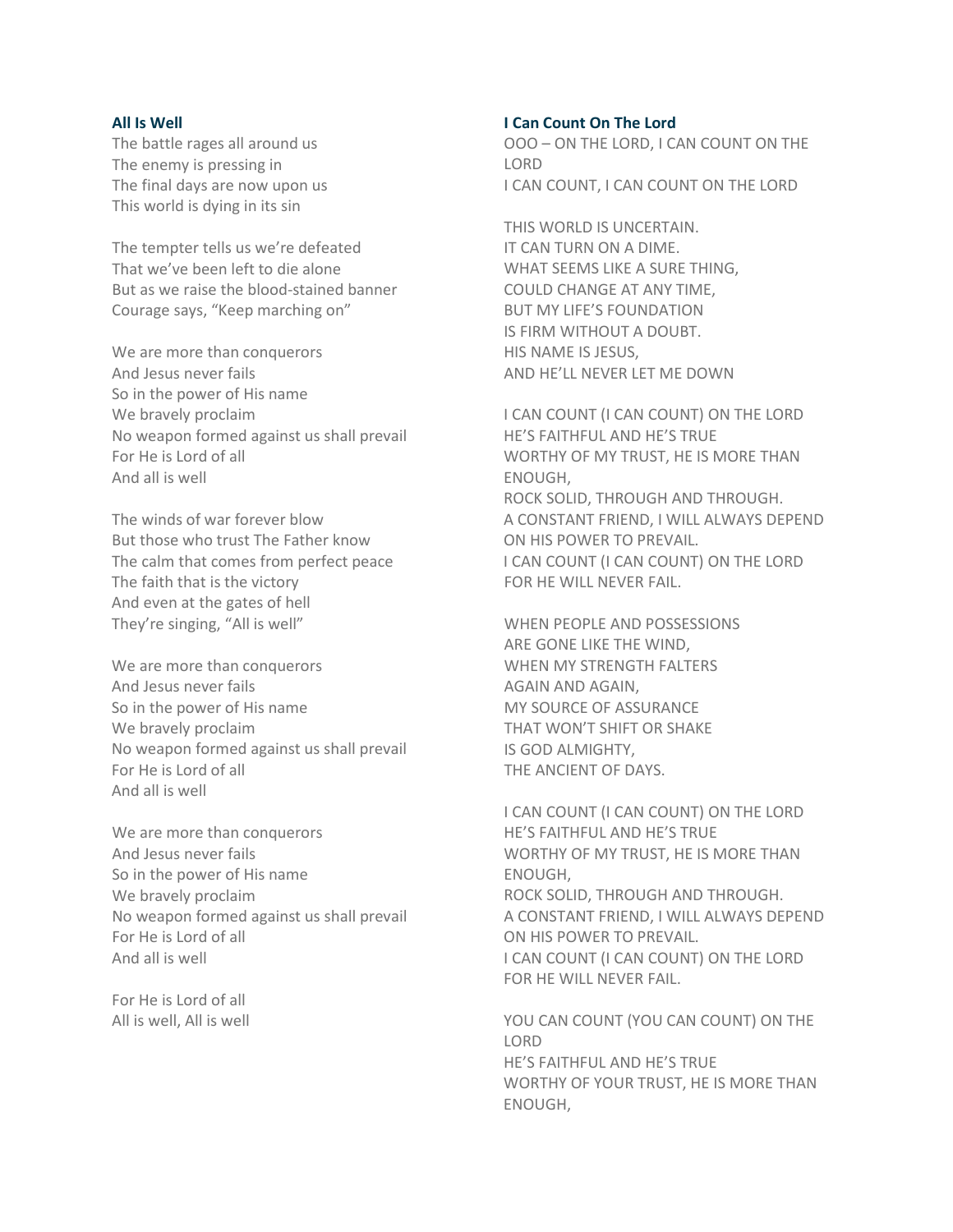ROCK SOLID, THROUGH AND THROUGH. A CONSTANT FRIEND, YOU CAN ALWAYS DEPEND ON HIS POWER TO PREVAIL. YOU CAN COUNT (YOU CAN COUNT) ON THE LORD FOR HE WILL NEVER FAIL.

A CONSTANT FRIEND, I WILL ALWAYS DEPEND ON HIS POWER TO PREVAIL. I CAN COUNT (I CAN COUNT) ON THE LORD FOR HE WILL NEVER FAIL.

I CAN COUNT (I CAN COUNT) ON THE LORD FOR HE WILL NEVER FAIL.

## **He Is Who He Says He Is**

MORTAL MINDS CAN'T DEFINE HIM. HE'S BEYOND WHAT WE CAN UNDERSTAND. MORTAL WORDS CAN'T DESCRIBE HIM OR REDUCE HIM TO THE IMAGE OF MAN. HE'S LOVE AND NEVER-ENDING MERCY. HE'S TRUTH, AND HE IS JUDGMENT, TOO. WE GET A CRYSTAL CLEAR PERSPECTIVE WHEN WE LOOK AT GOD FROM HIS POINT OF VIEW.

HE IS WHO HE SAYS HE IS NOT WHAT WE THINK HE IS. HE TOLD US IN HIS WORD ALONE. HE'S OMNISCIENT AND OMNIPOTENT, MIGHTY AND MAGNIFICENT, YET THE DEAREST FRIEND TO A TROUBLED SOUL.

HIS POWER CANNOT BE CONSTRAINED. HIS GRACE CAN NEVER BE EXPLAINED. PRAISE HIS NAME IN ALL THE EARTH. HE IS WHO HE SAYS HE IS NOT WHAT WE THINK HE IS. WHAT A HOLY GOD WE SERVE!

GOD SAYS THAT HE'S OUR GREAT PROVIDER, OUR COMFORT, AND OUR SHELTER FROM THE STORM, THE PRIEST AND THE SACRIFICE, THE SHEPHERD AND THE LAMB,

CREATOR, ONLY SAVIOR, ONLY LORD!

HE IS WHO HE SAYS HE IS NOT WHAT WE THINK HE IS. HE TOLD US IN HIS WORD ALONE. HE'S OMNISCIENT AND OMNIPOTENT, MIGHTY AND MAGNIFICENT, YET THE DEAREST FRIEND TO A TROUBLED SOUL. HIS POWER CANNOT BE CONSTRAINED. HIS GRACE CAN NEVER BE EXPLAINED. PRAISE HIS NAME IN ALL THE EARTH. HE IS WHO HE SAYS HE IS NOT WHAT WE THINK HE IS. WHAT A HOLY GOD WE SERVE!

HE IS WHO HE SAYS HE IS NOT WHAT WE THINK HE IS.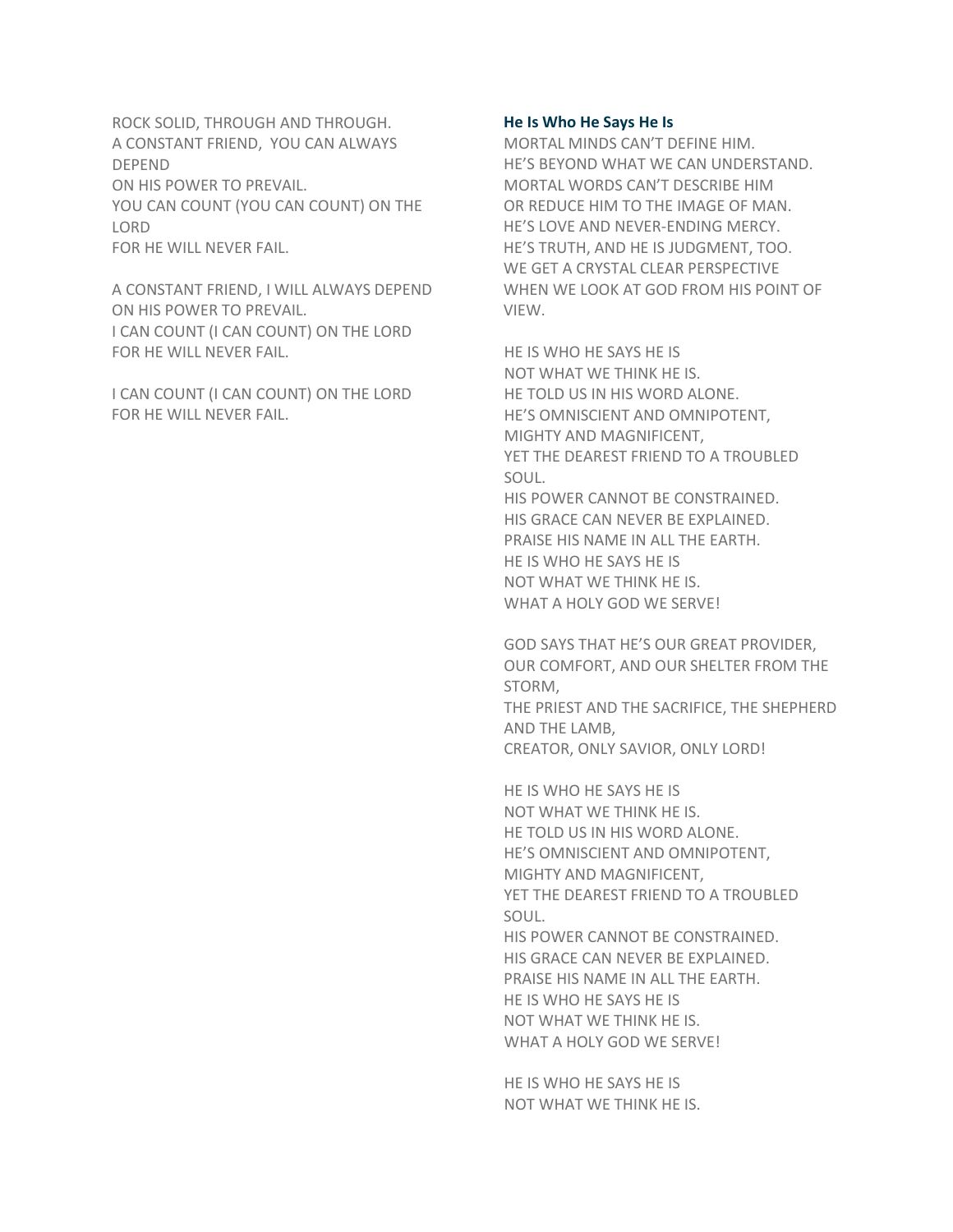HE TOLD US IN HIS WORD ALONE. HE'S OMNISCIENT AND OMNIPOTENT, MIGHTY AND MAGNIFICENT, YET THE DEAREST FRIEND TO A TROUBLED SOUL.

HIS POWER CANNOT BE CONSTRAINED. HIS GRACE CAN NEVER BE EXPLAINED. PRAISE HIS NAME IN ALL THE EARTH. HE IS WHO HE SAYS HE IS NOT WHAT WE THINK HE IS. WHAT A HOLY GOD WE SERVE!

### **One Song Away**

So many miles behind me So many songs I've sung So often I've wondered If I'm reaching anyone Sometimes I'm tempted To pack it all in Until an "amen" from the back row Reminds me again (to…)

Sing one for the rebel Who doesn't want to hear Sing one for the wounded Too calloused to care Sing another song of mercy Forgiveness and grace Cause you never know At any given place There may be one soul Who's one song away

It might take another chorus Or another verse or two For God to move among us And do what only He can do Someone might be closer Than they've ever been They may be one song away from Calling on Him (so I'll…)

Sing one for the rebel Who doesn't want to hear Sing one for the wounded Too calloused to care Sing another song of mercy Forgiveness and grace Cause you never know At any given place There may be one soul Who's one song away

Sing one for the rebel Who doesn't want to hear Sing one for the wounded Too calloused to care Sing another song of mercy Forgiveness and grace Cause you never know